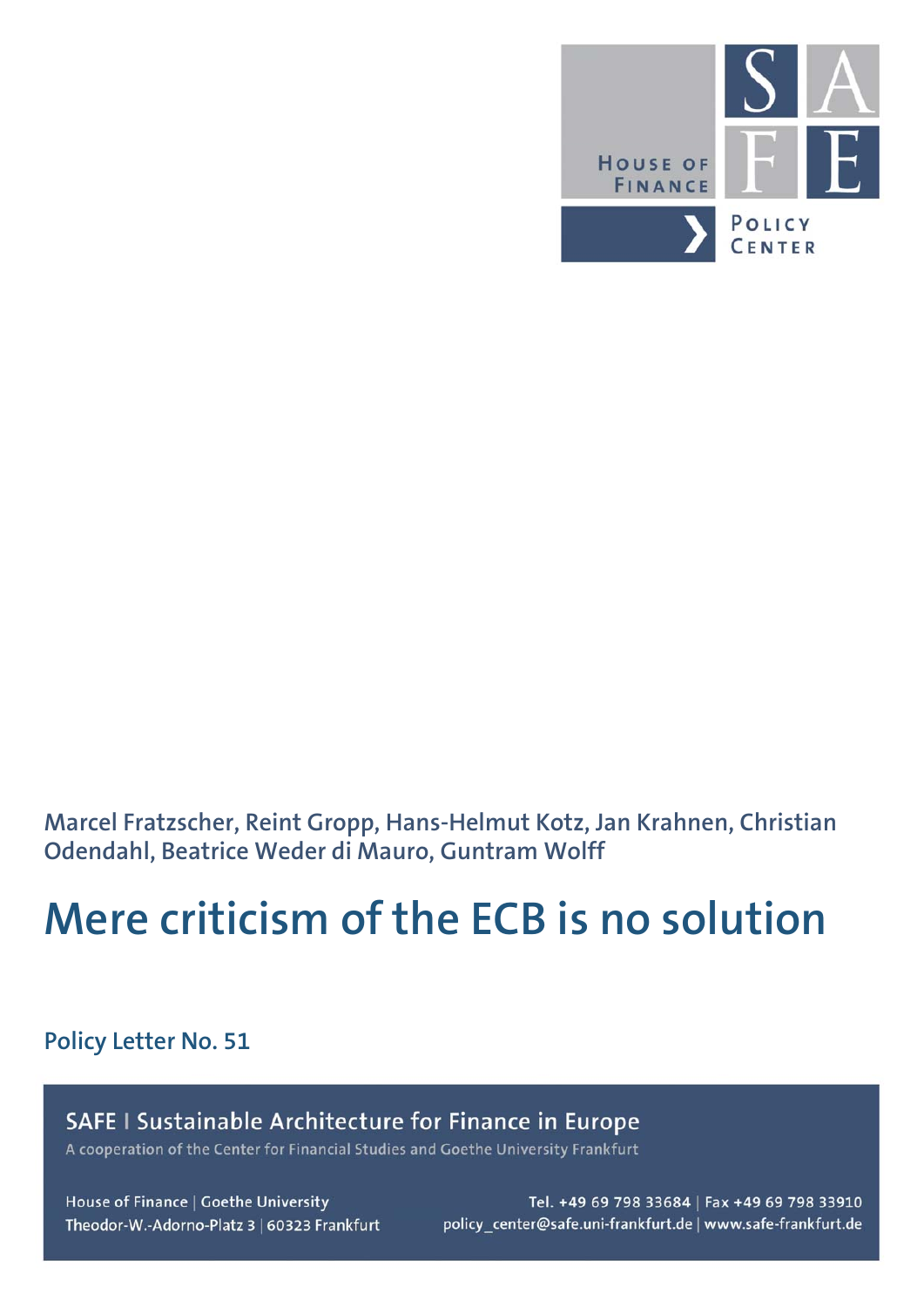A shorter German version of this article was published in Frankfurter Allgemeine Sonntagszeitung.

SAFE Policy papers represent the authors' personal opinions and do not necessarily reflect the views of the Research Center SAFE or its staff.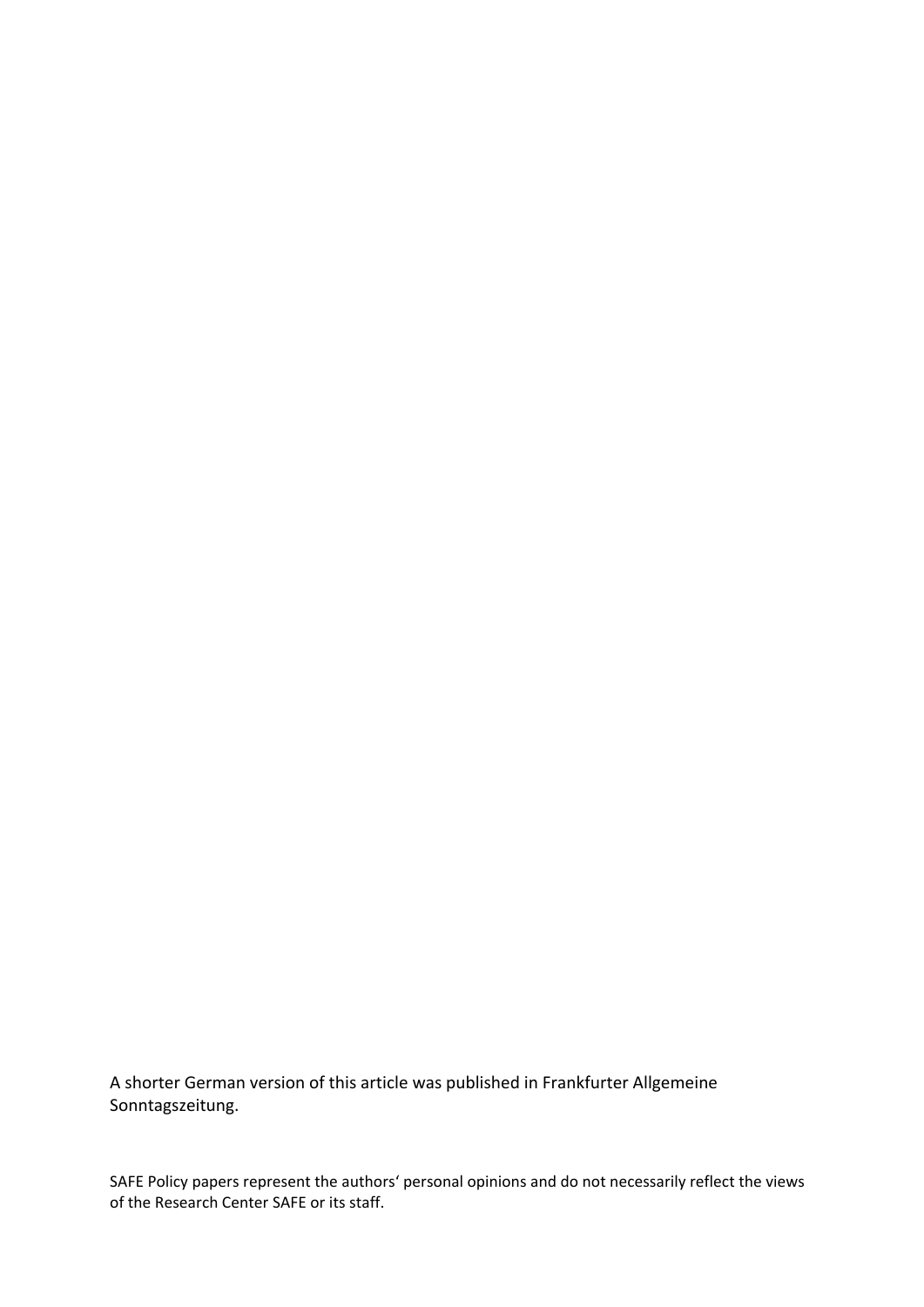## **Mere criticism of the ECB is no solution**

*Marcel Fratzscher, Reint Gropp, Hans‐Helmut Kotz, Jan Krahnen, Christian Odendahl, Beatrice Weder di Mauro, Guntram Wolff<sup>1</sup>*

11 April 2016

The eurozone remains in a deep, largely macro‐economic crisis. A robust global economy and falling oil prices have supported Europe's economy for some time, but by now it is clear that the eurozone will only be able to pull itself out of this crisis by means of more decisive action. One response, the recent easing of monetary policy by the European Central Bank (ECB), has, for the most part, been sharply and one‐sidedly criticised in Germany. Monetary policy inaction seems to be the preferred option of many in Germany.

Yet many critics of the ECB have left a number of important questions unanswered. What would happen if the ECB failed to respond to the excessively low inflation and the weak economy? And what economic policy would be suitable under the current circumstances, if not monetary policy? It is not sufficient to merely criticise and say "no". Germany has an important role to play in formulating constructive answers to the European crisis, including an open, constructive, macro‐economic debate that is based on empirical evidence and considers the monetary union as a whole.

The eurozone crisis is fourfold. First, it is a growth crisis. The eurozone has only now reached the levels of economic performance that were seen before the 2008 financial crisis. In addition, the eurozone continues to suffer from high levels of unemployment and excessively low inflation, which is only partly due to the sharp fall in oil prices. Even core inflation, which excludes energy prices, has been at 1% for a long time, and producer price inflation for goods and services is even lower. Employee compensation is growing

 $1$  Marcel Fratzscher, DIW and Humboldt-Universität zu Berlin; Reint Gropp, IWH and Otto von Guericke University Magdeburg; Hans‐Helmut Kotz, Harvard University and SAFE; Jan Krahnen, Goethe University and SAFE; Christian Odendahl, Centre for European Reform; Beatrice Weder di Mauro, INSEAD Singapur and Johannes Gutenberg University Mainz; Guntram Wolff, Bruegel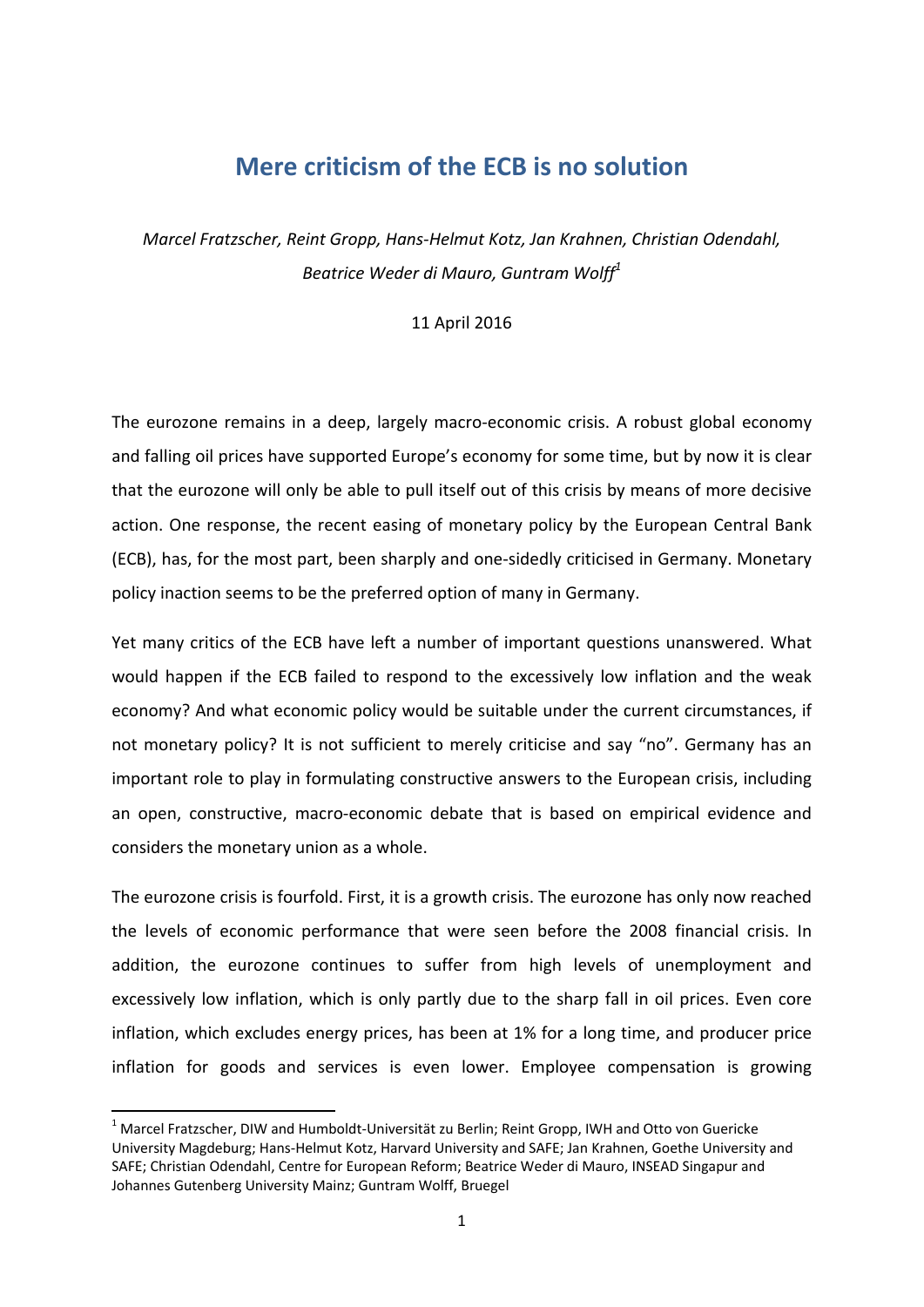increasingly slowly, most recently by just 1% annually. Those are all classic signs of low demand.



## **Figure 1**

**Figure 2**

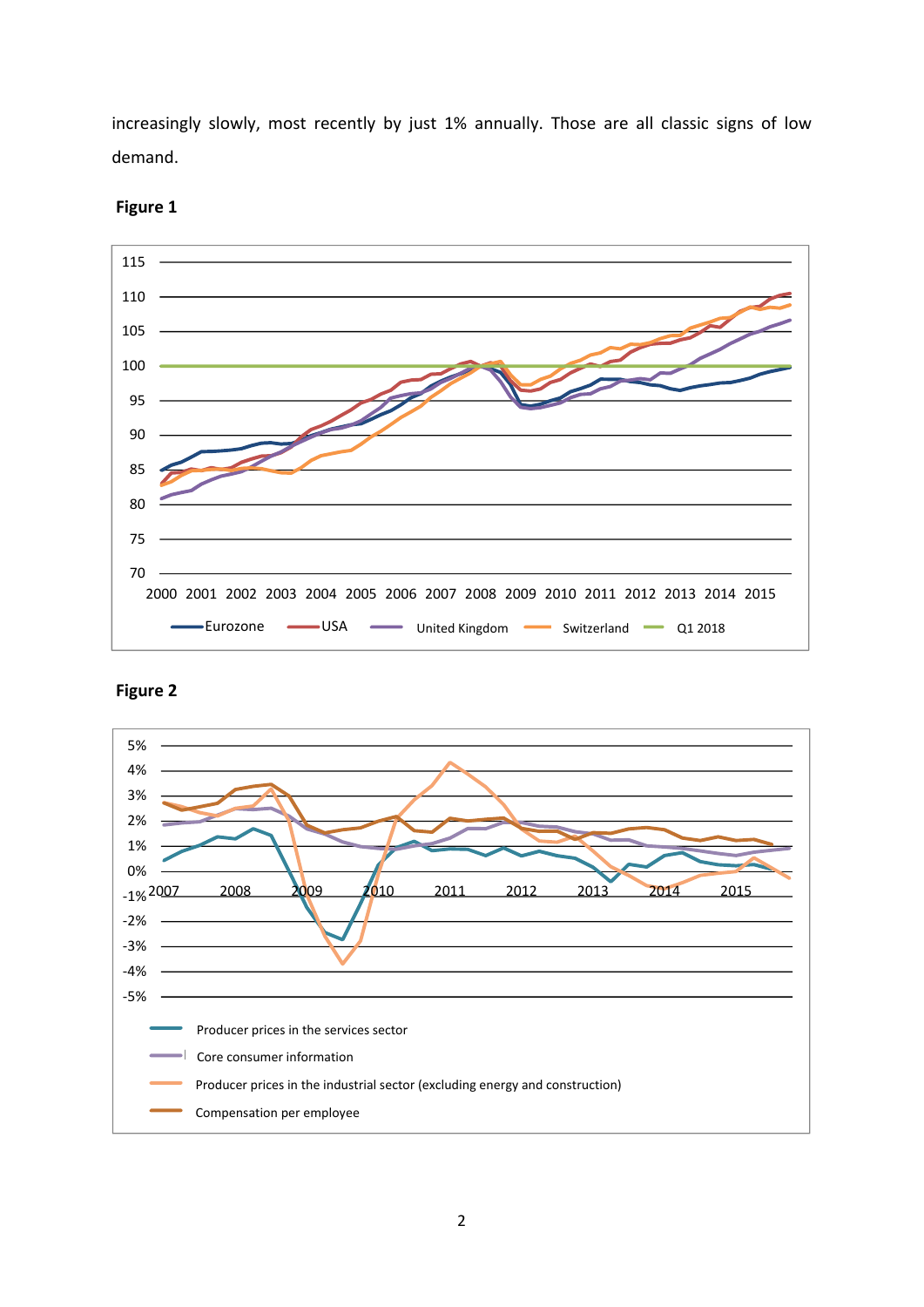In addition, there are considerable weaknesses on the supply side. The eurozone is suffering from excessively low growth in productivity. In 2002–2015, value added per employee grew by just 0.5% per year on average. The reason for that is not the industrial sector, where the figure is almost 2%, but the services sector, where productivity growth is very low and in some cases even negative. The services sector lacks innovative drive and investment. Such problems of structural growth cannot be solved by demand policy alone.



## **Figure 3**

The second crisis, the debt crisis, still has a firm grip on large parts of public sector budgets across Europe, reducing their fiscal room for manoeuvre. It is also reflected in the over‐ indebtedness of some businesses and private households. That calls for consolidation. However, amid a growth crisis, that is a very hesitant process, particularly given the high real costs of financing, once the very low inflation rates are taken into account. That also weakens demand. The result is a vicious circle, which inevitably exacerbates the third crisis – the banking crisis.

Numerous southern European banks are afflicted by bad loans of hundreds of billions of euros, reducing their willingness to grant new loans. There is an urgent need for value adjustment here, combined with a corresponding increase in capital. Additionally, banking systems, including in Germany, remain over-saturated. Low interest rates and rising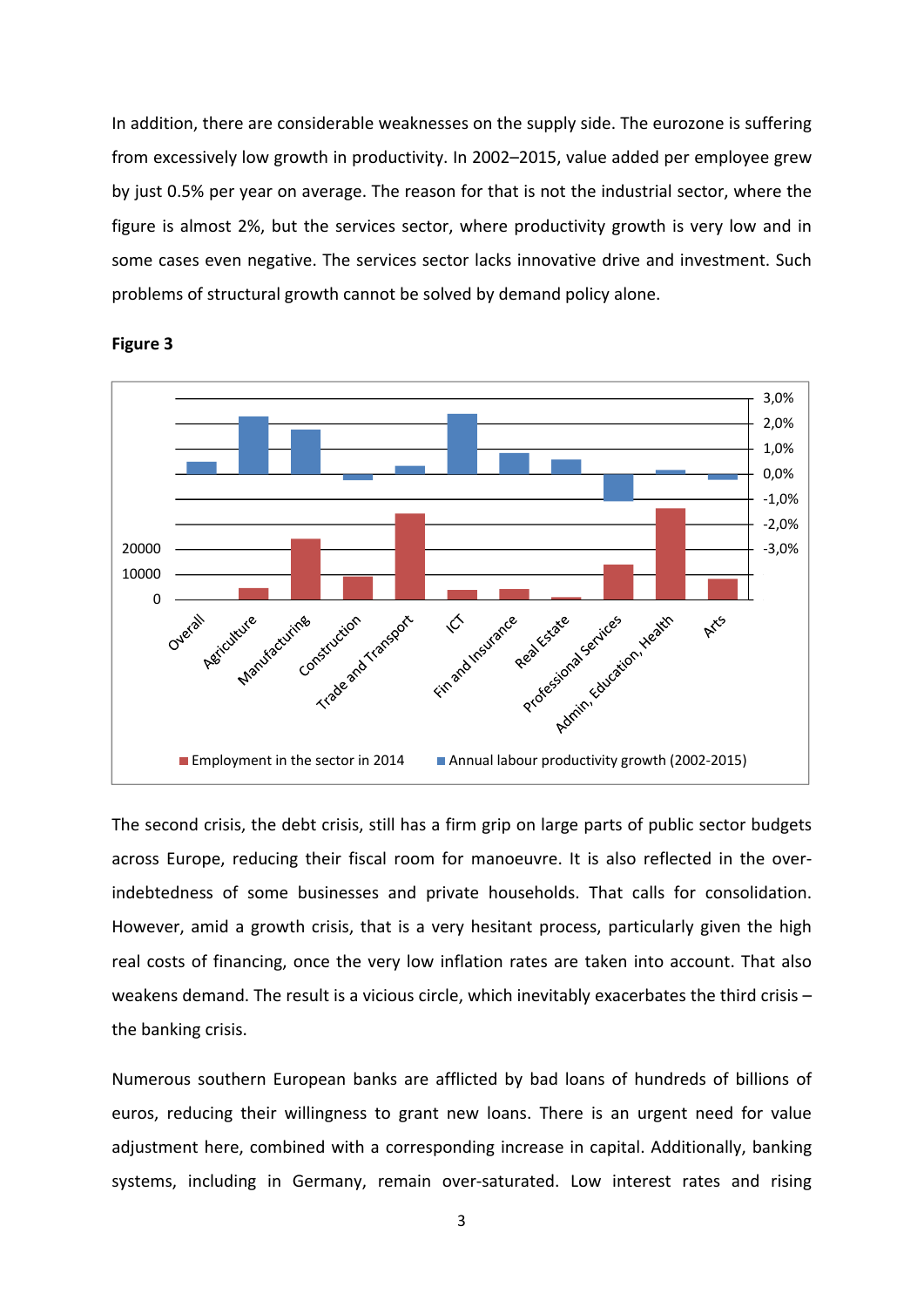regulatory costs, which are themselves the result of the financial, growth and debt crises, and the related difficulties in generating profits, all pose significant challenges to banks throughout the eurozone.

The fourth crisis is a crisis of confidence. Businesses do not invest and people do not consume if they lack confidence in the ability of policy‐makers to solve Europe's economic problems, if they are concerned about unemployment and lower wages, or if they anticipate low demand for their own products. That lack of confidence makes it all the more difficult to overcome the European crisis.

These four crises, which are closely connected and exacerbate one another, will not solve themselves. The ECB is one of the few institutions that is contributing to the solution. In doing so, it is acting in line with its mandate of ensuring medium‐term price stability by means of monetary policy instruments. The reasons for that mandate are twofold. First, stable prices are a necessary condition for healthy and sustainable economic development and demand. Excessively low price development have also recently gone hand in hand with higher real interest rates. That reduces utilisation of productive capacity and tends also to lessen medium‐term growth potential. Second, stable price development allows private households, parties to collective wage agreements, businesses and investors to plan ahead, which is essential when entering into long-term contracts.

The ECB, like many other central banks, defines price stability as inflation of just below 2%. Not only is the ECB clearly short of that target at present, but it also seems to be out of reach in the foreseeable future. Market‐based and survey‐based inflation expectations for the coming years are significantly below that mark. If the ECB failed to use all the instruments at its disposal under these circumstances, it would be in breach of its mandate and would risk damaging its credibility.

However, monetary policy is not a panacea without side effects. Monetary policy always has an impact on the distribution of income and assets. In addition, there are potential risks in terms of financial stability – lower interest margins put pressure on banks' bottom lines, potentially tempting them to take higher risks. Low interest rates can also lead to bubbles in asset prices.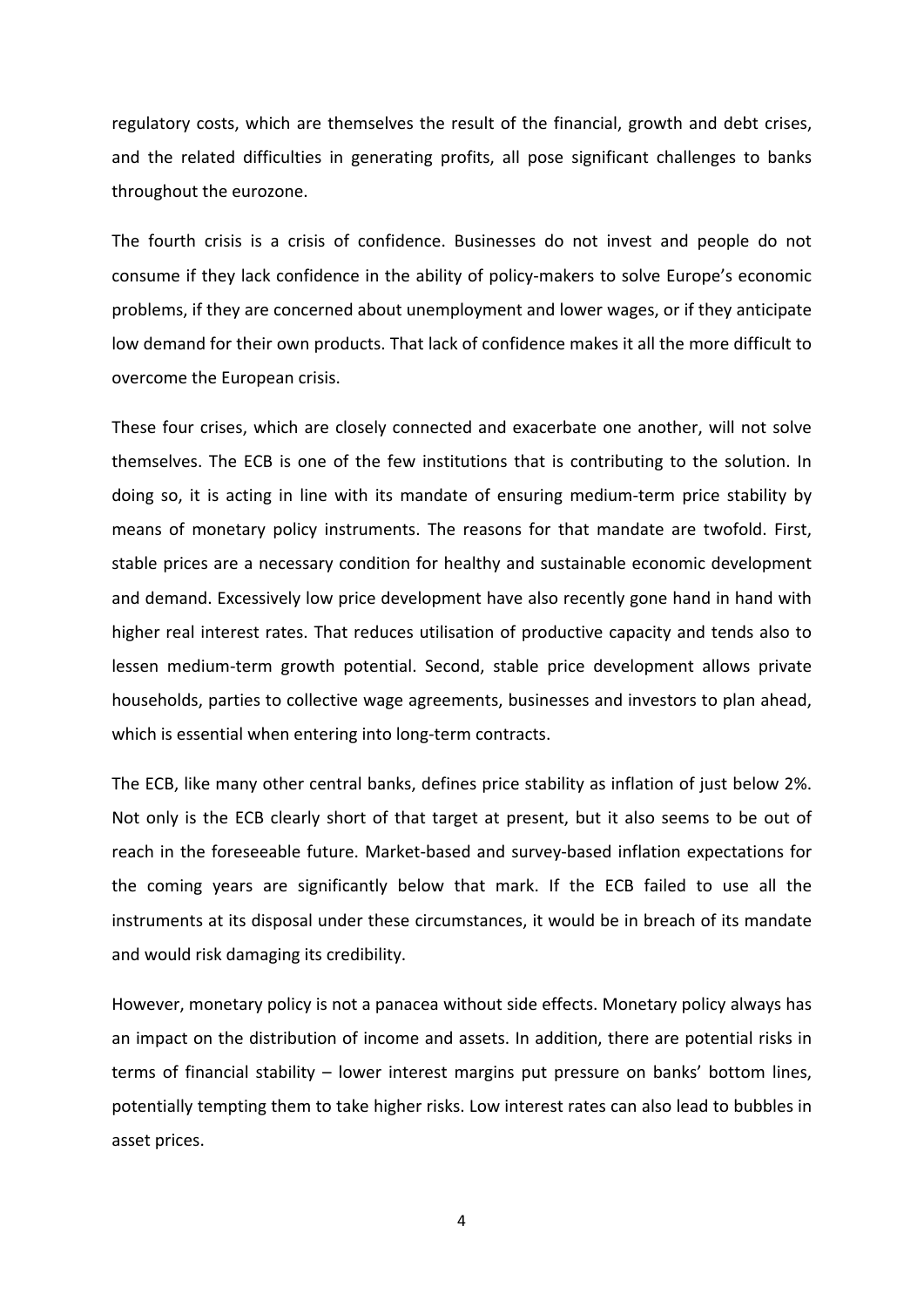All that is true, but raises the question of what would happen if the ECB instead did nothing, which is what some German critics would evidently like to see. What would have happened if the ECB had not implemented its support programmes? The Swedish Riksbank, for example, long held out against rate cuts in the last few years, out of concern for financial stability. As a result, inflation kept on declining, and Riksbank was later forced to cut rates all the more sharply. Its rates are now below those of the ECB.

There are some indications that the low interest rates and purchase programmes of the ECB have had an effect over the last year and a half – they have lowered long-term interest rates, strengthened lending in southern Europe, even if only slightly, and allowed for the devaluation of the euro, which promotes exports (particularly in Germany). On the other hand, ECB inaction would likely have resulted in even lower inflation, even lower levels of growth, and even higher unemployment. Early and decisive action is crucial for the success of monetary policy.

We believe that the ECB's measures are correct and necessary, but not sufficient to pull the European economy out of the crisis  $-$  all players, including the ECB, have responded too hesitantly for that to happen. In addition to proactive monetary policy, decisive action by politics is needed with respect to three other areas of the fourfold problem.

The first area that should support monetary policy is fiscal policy. It is largely cyclically neutral in Europe now – after years of anti‐cyclical cuts, which were often made in the wrong places (investments). Europe urgently needs a threefold rethink of fiscal policy. First, investment must be strengthened and government consumption must be put on a sustainable footing. Countries like Germany, for example, invest far too little in infrastructure and education. They are saving at the expense of the future, for example by neglecting spending on maintenance. At the same time, many European countries – including Germany – must reform their social security systems, which are under pressure due to demographic changes and low potential growth. That should involve long‐term measures, so as not to exacerbate the currently weak demand.

In addition, the fiscal leeway of the Fiscal Pact should be used to its full potential. The economic situation in Europe is too critical for fiscal consolidation and debt reduction to be top priorities. This is especially true of strong countries like Germany, which should not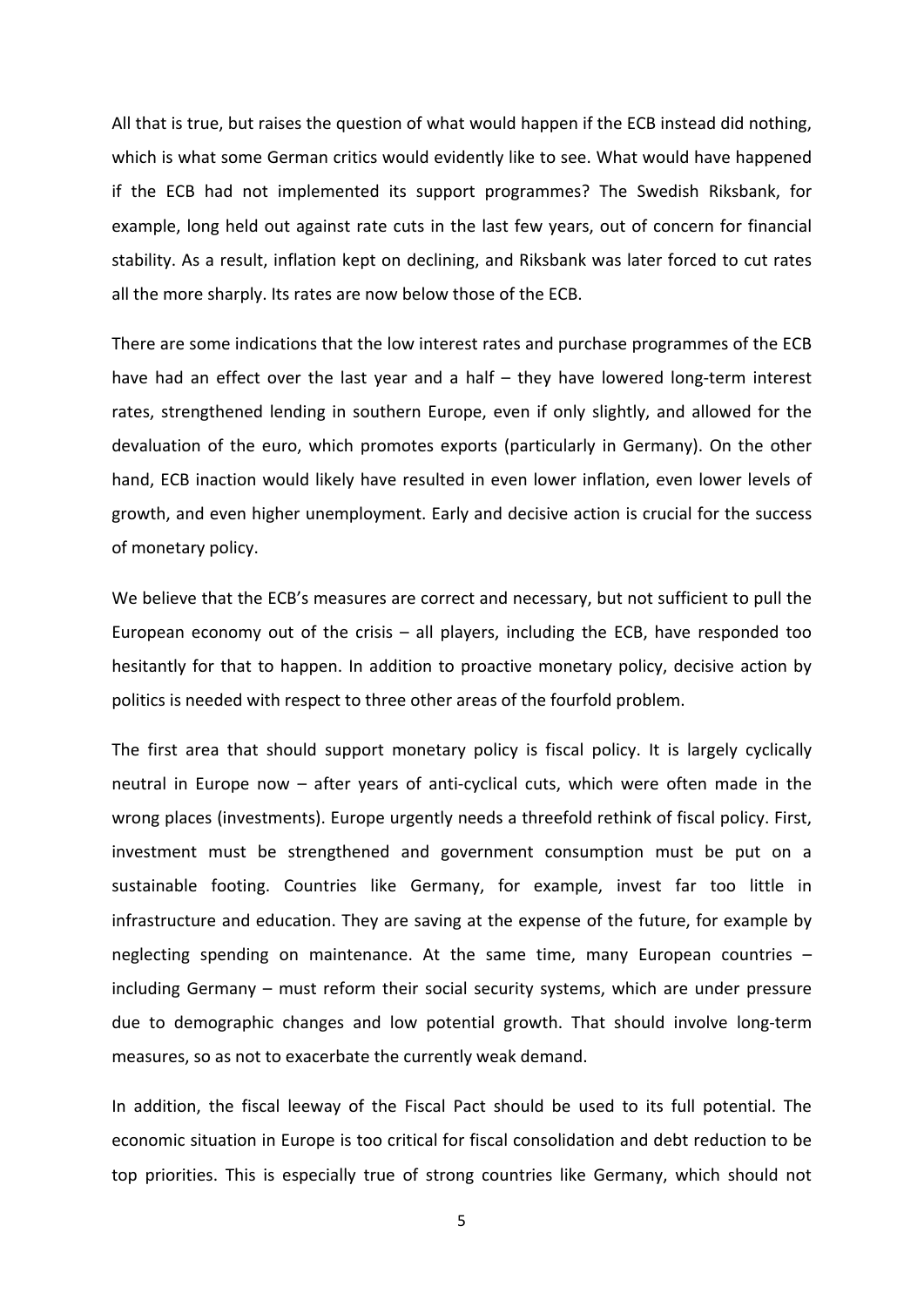prioritise a zero deficit (termed the "black zero") in view of the refugee crisis and many years of negative net public investment. Neither the German debt cap nor conventional economic analysis require Germany to have a zero deficit. Instead both require fiscal policy that can be more expansive during these difficult times in Germany, in order to spend on important matters and make vital investments.

And the eurozone needs a plan for sustainable fiscal policy in all countries, in order to make public debt viable in the long term. Governments will only have the necessary fiscal leeway to take countermeasures in difficult times (such as now) if a credible, sustainable fiscal policy is in place. Consolidation and debt rules can, however, be difficult to impose from the outside, as experience shows. Fiscal rules must be developed and accepted by means of broad dialogue in Europe. That dialogue must include the questions of the overall impact of the fiscal policy of all countries in the eurozone, if monetary policy reaches its limits, how socially acceptable consolidation works, and how state investment can be maintained during consolidation phases.

The second area consists of structural reforms, which must continue to be implemented in order to increase growth potential. In the current situation, it is vital for Europe to identify and quickly implement such reforms, which will help to overcome weakness in demand and also foster productivity growth. In addition to country‐specific problems, which are currently pressing in Italy and France, Europe should focus upon opening markets and promoting the internal market for services. Particularly in private services, European productivity growth lags significantly behind on a worldwide level, owing to markets that are too small and are protected by non-tariff barriers. A large, European market, on the other hand, would encourage more investment, especially in modern technologies. However, a comprehensive, productivity‐focused, European services agenda requires Germany, which acts as one of the main brakes on it, to lead the movement.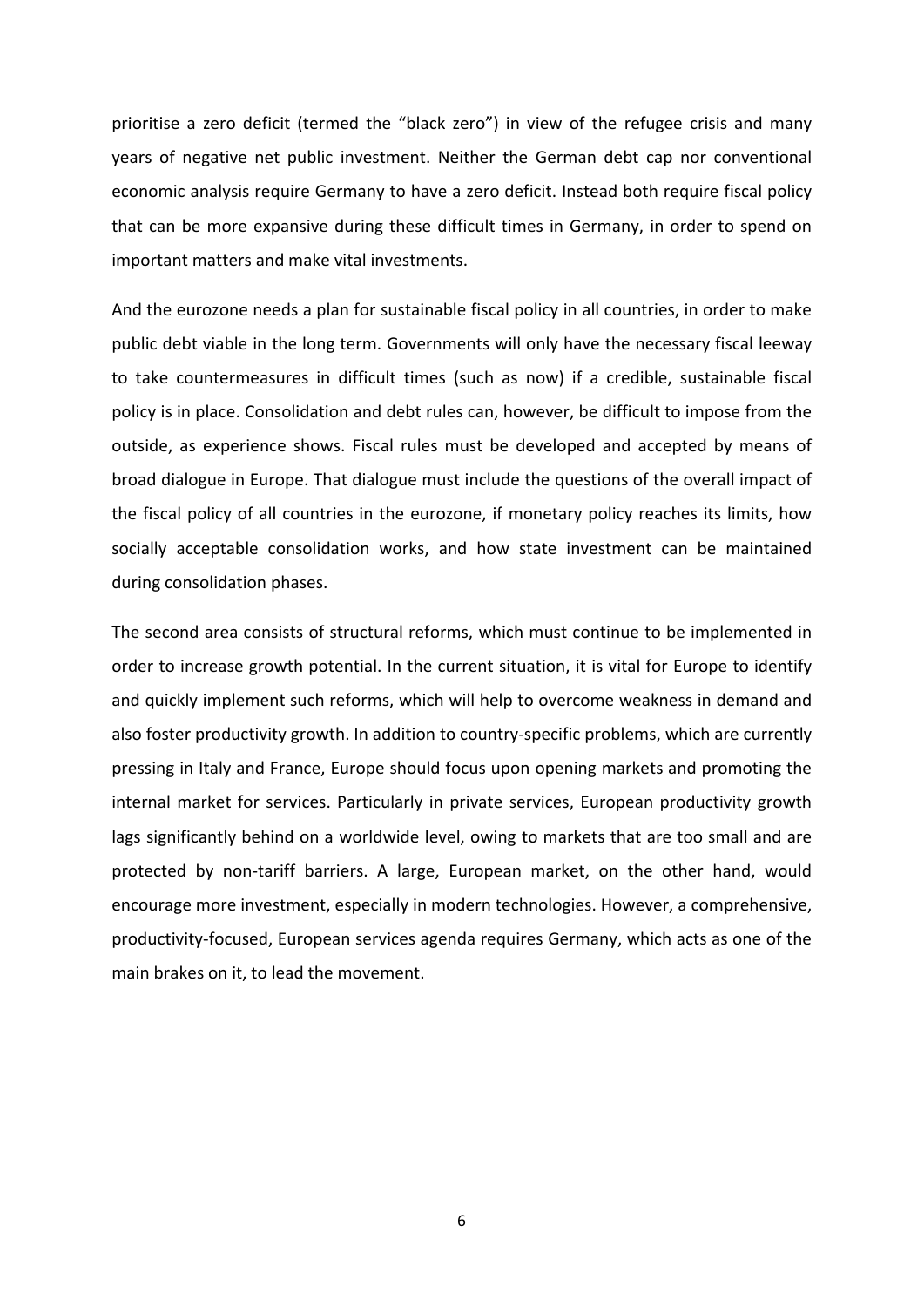



The third area is the banking sector. The eurozone will see considerable consolidation of the banking sector in the coming years. Perhaps the biggest difference between the USA and the Eurozone is that, after 2008, the USA rapidly cleaned up its banking sector, thereby laying the groundwork for ending the crisis and for economic recovery. Banks experiencing difficulties have often performed their role as financiers of the European real economy only in the sense of continuing to finance existing, non-sustainable economic structures, therefore contributing to maintaining extensive portfolios of problem loans.

The banking union was an important step towards a healthy European banking sector, but it is far from achieving that goal. A faster solution to non-performing loans would eliminate insecurity, offer indebted households and business a new perspective, and make bank capital available for new loans to productive businesses.

German critics of the ECB make two big mistakes. First, they overlook the fact that, for all the side‐effects of current ECB monetary policy, the consequences of inaction would be much worse. Second, they offer no constructive alternative to monetary policy, and risk damaging the ECB's credibility with their criticism. It is unlikely that the ECB will be able to fulfil its price stability mandate through its monetary policy measures alone, but structural reforms will not single-handedly solve the European crisis either. The still dysfunctional